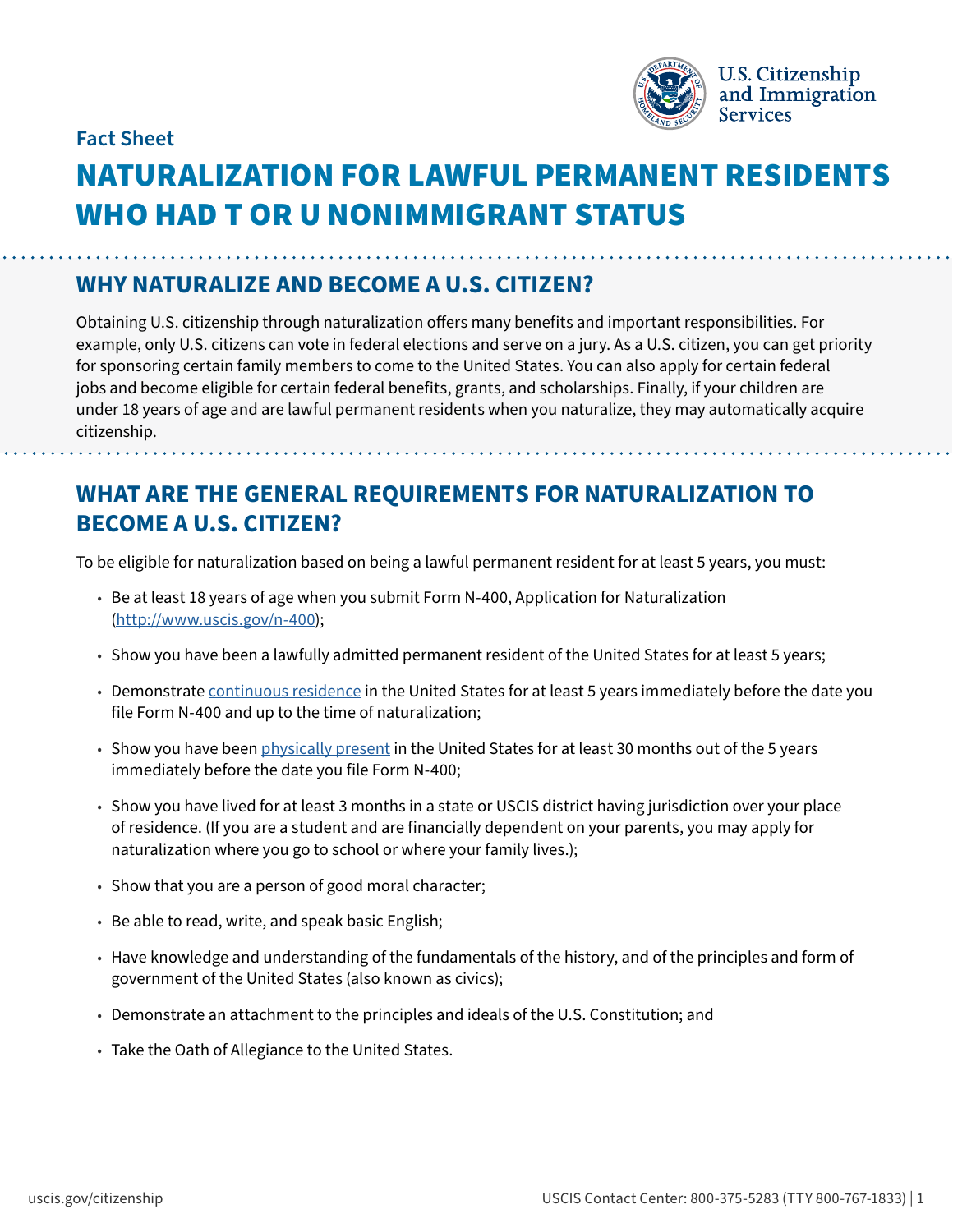For information on obtaining a Permanent Resident Card see:

- Green Card for a Victim of Trafficking (T Nonimmigrant) webpage (available at [www.uscis.gov/green-card/](http://www.uscis.gov/green-card/green-card-eligibility/green-card-for-a-victim-of-trafficking-t-nonimmigrant) [green-card-eligibility/green-card-for-a-victim-of-trafficking-t-nonimmigrant\)](http://www.uscis.gov/green-card/green-card-eligibility/green-card-for-a-victim-of-trafficking-t-nonimmigrant); and
- Green Card for a Victim of a Crime (U Nonimmigrant) webpage (available at [www.uscis.gov/green-card/](http://www.uscis.gov/green-card/green-card-eligibility/green-card-for-a-victim-of-a-crime-u-nonimmigrant) [green-card-eligibility/green-card-for-a-victim-of-a-crime-u-nonimmigrant](http://www.uscis.gov/green-card/green-card-eligibility/green-card-for-a-victim-of-a-crime-u-nonimmigrant)).

#### **SAFE ADDRESS**

USCIS takes steps to protect the information of Green Card holders who are victims of human trafficking or victims of qualifying criminal activity, and their qualifying family members. If you are residing in a shelter or safe house at the time of filing for naturalization, or you otherwise do not feel safe providing your current address, you may provide a "safe address" (mailing address) where you are able to receive mail on your [Form N-400.](https://www.uscis.gov/n-400) This might be a post office box (P.O Box) or the address of a friend, your attorney, a community-based organization that is helping you, or any other address where you can safely and timely receive mail.

### **WHAT SHOULD I DO NEXT TO APPLY FOR NATURALIZATION TO BECOME A U.S. CITIZEN?**

Apply for U.S. citizenship by submitting Form N-400, Application for Naturalization [\(www.uscis.gov/n-400\)](http://www.uscis.gov/n-400). You can file this form online. There are exceptions and modifications to the naturalization requirements that are available to those who qualify. USCIS also provides accommodations for individuals with disabilities. For more information on exceptions, modifications and accommodations see our Exceptions and Accommodations webpage [\(www.uscis.gov/citizenship/exceptions-and-accommodations](http://www.uscis.gov/citizenship/exceptions-and-accommodations)).

You can use the USCIS Naturalization Eligibility Tool to quickly determine whether you may be eligible to apply for naturalization [\(www.uscis.gov/citizenship-resource-center/learn-about-citizenship/naturalization-eligibility\)](http://www.uscis.gov/citizenship-resource-center/learn-about-citizenship/naturalization-eligibility).

**Fees:** There is a fee for Form N-400. However, if you cannot afford the naturalization fee, then you may be eligible for a fee waiver [\(www.uscis.gov/i-912\)](http://www.uscis.gov/i-912) or fee reduction [\(www.uscis.gov/i-942\)](http://www.uscis.gov/i-942).

- If you are eligible for a fee waiver, you pay no fee for the N-400. Fee waivers are available to individuals who can demonstrate that they qualify based on:
	- » You, your spouse, or the head of household living with you, currently receiving a means-tested benefit;
	- » Your household income is at or below 150% of the Federal Poverty Guidelines at the time you file. Check the current Federal Poverty Guidelines for this year at Form I-912P, HHS Poverty Guidelines for Fee Waiver Requests [\(www.uscis.gov/i-912p](http://www.uscis.gov/i-912p)); or
	- » You are currently experiencing financial hardship that prevents you from paying the filing fee, including unexpected medical bills or emergencies.
- If you are eligible for a fee reduction, you pay 50% of the N-400 fee. Fee reductions are available to individuals with a documented annual household income greater than 150% but not more than 200% of the Federal Poverty Guidelines at the time you file.